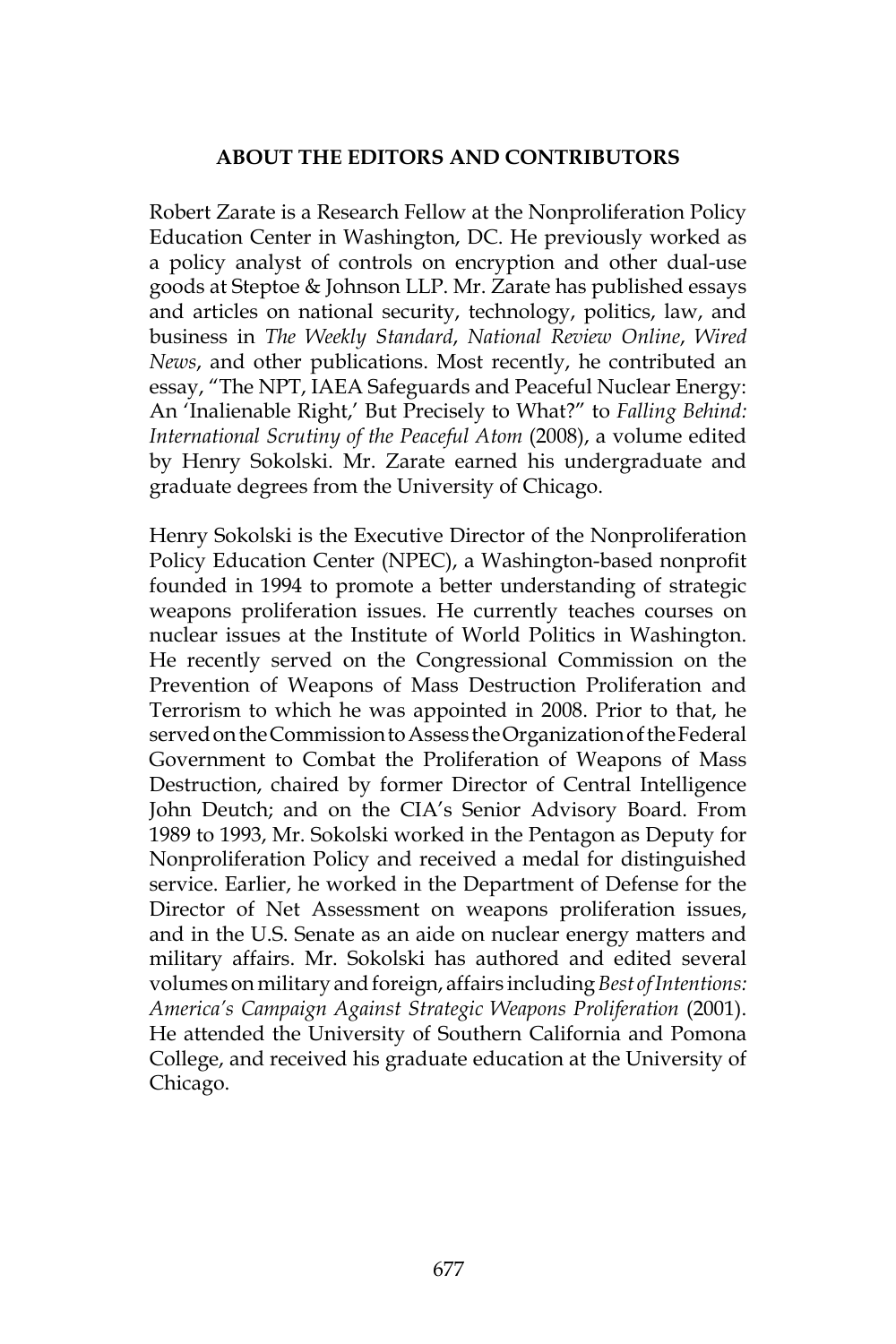Alain C. Enthoven is the Marriner S. Eccles Professor of Public and Private Management, Emeritus, at Stanford University, and a core faculty member at Stanford's Center for Health Policy and Center for Primary Care and Outcomes Research (CHP/ PCOR). During the Kennedy and Johnson administrations, Dr. Enthoven served as Deputy Assistant Secretary of Defense for Systems Analysis from 1961 to 1965, and as Assistant Secretary of Defense for Systems Analysis from 1965 to 1969. He received the President's Award for Distinguished Federal Civilian Service from President John F. Kennedy in 1963. Dr. Enthoven describes his work and methodological approach within the Pentagon's Office of Systems Analysis in *How Much is Enough? Shaping the Defense Program, 1961-1969*, a book which he co-authored with K. Wayne Smith in 1971, and a new edition of which was published by the RAND Corporation in 2005. Dr. Enthoven was a RAND Corporation economist between 1956 and 1960. He received his B.A. from Stanford University in 1952, an M.Phil. from the Oxford University in 1954, and a Ph.D. from MIT in 1956. He is a member of the Institute of Medicine, a fellow of the American Academy of Arts and Sciences, and a former Rhodes Scholar.

Stephen J. Lukasik is a Distinguished Senior Research Fellow at the Center for International Strategy, Technology, and Policy, at Georgia Institute of Technology. Dr. Lukasik, as a member of the Department of Defense's Advanced Research Projects Agency (ARPA, now DARPA) in the early 1960s, was responsible for research in support of nuclear test ban negotiations. From 1967 to 1974, he served as the Deputy Director, and later as the Director, of ARPA, and was awarded the Defense Department's Distinguished Service Medal in 1973. He also served as Chief Scientist of the Federal Communications Commission from 1979 to 1982. Dr. Lukasik subsequently served as a consultant with SAIC for about 14 years, a Visiting Fellow at Stanford University's Center for International Security and Cooperation (CISAC) and a Visiting Professor of International Affairs at the Sam Nunn School of International Affairs at Georgia Tech. He received a B.S. in physics from Rensselaer Polytechnic Institute and the Ph.D. in physics from the Massachusetts Institute of Technology.